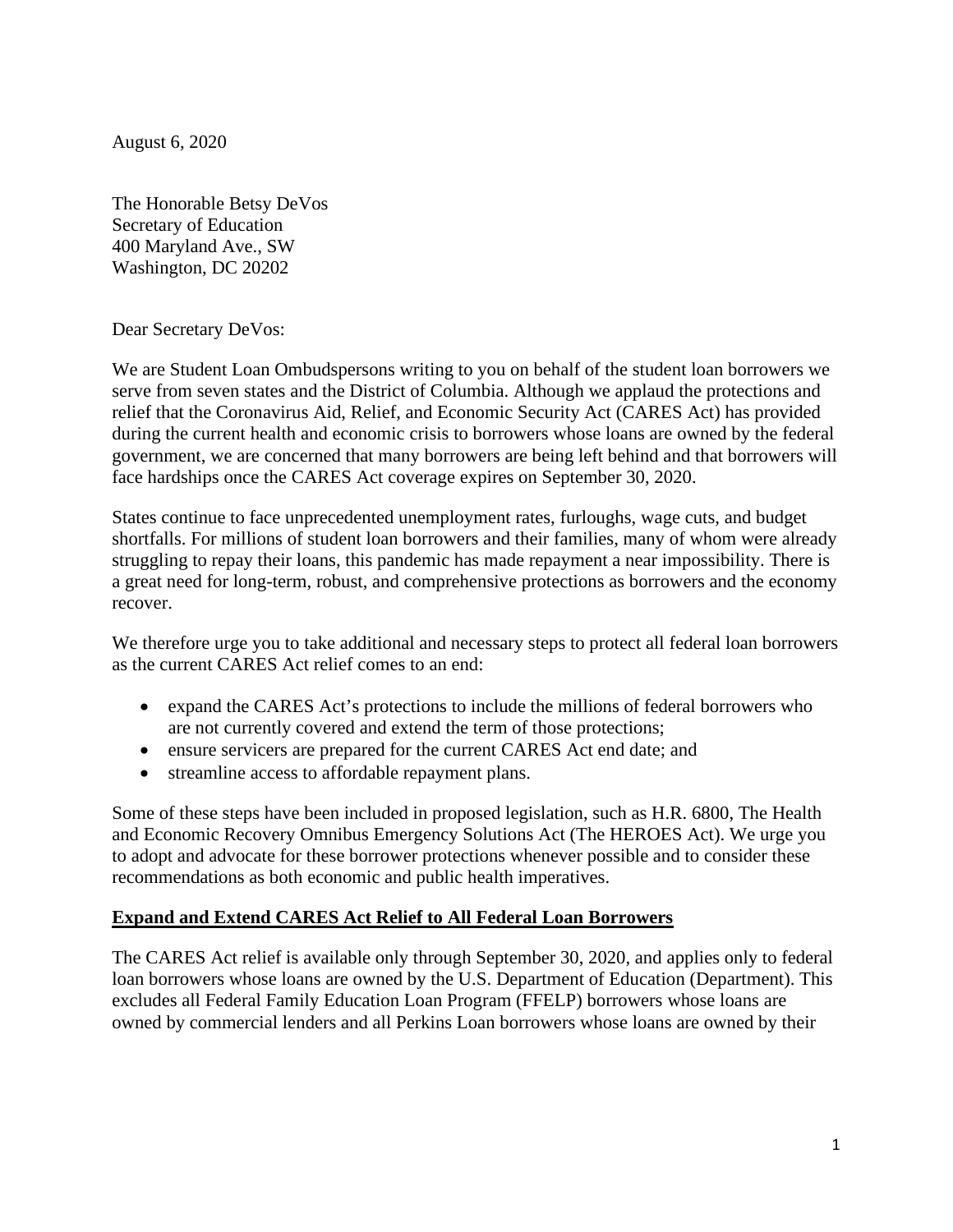schools, representing approximately eight million federal loan borrowers.<sup>[1](#page-1-0)</sup> Borrowers play no role in deciding who owns their loans, and it is essential that all federal loan borrowers receive equal treatment.

We ask that the Department do everything within its authority to provide the same relief to their FFELP and Perkins borrowers as the CARES Act provides to loans owned by the Department, whether instructing private loan holders to extend this relief, purchasing these loans so that they qualify for CARES Act protections, or supporting legislation, such as The HEROES Act, to extend the CARES Act to cover privately-held federal loans.

Additionally, to ensure that further harm is not caused to borrowers, we recommend extending the term of CARES Act benefits to September 30, 2021, given that the pandemic's economic impacts and unemployment will extend well beyond the Act's current expiration for student loan relief on September 30, 2020. Even without Congressional action, you have extraordinary control over federal student loan repayment terms<sup>[2](#page-1-1)</sup> and should use those powers to hold federal borrowers harmless during this unprecedented crisis.

## **Ensure Servicers Are Prepared For Millions of Simultaneous Changes to Accounts and Requests for Relief**

It is critical that the Department closely and rigorously oversee student loan servicers' conduct to ensure that no errors or harm to borrowers take place on October 1, 2020, the date on which the CARES Act relief is currently set to end and millions of student loan accounts will be placed back into repayment status. This is a foreseeable transition, and given the six-month lead time for servicers to prepare, any mishandling of accounts and harm to borrowers would be inexcusable and reflect poorly on the Department.

Additionally, as loans return to repayment, there will likely be a spike in applications to enroll in income-driven repayment (IDR) plans. This is in part because Congress specifically instructed the Department in section  $3513(g)(2)(B)$  of the CARES Act to notify every covered borrower about repayment plan availability beginning on August  $1<sup>3</sup>$  $1<sup>3</sup>$  $1<sup>3</sup>$  If they do not properly prepare,

[https://assets.ctfassets.net/4ubxbgy9463z/2uD5wivUoQ0z2do0dtxMP4/26e1c137389de86cbce575e68c6f908b/Ltr\\_t](https://assets.ctfassets.net/4ubxbgy9463z/2uD5wivUoQ0z2do0dtxMP4/26e1c137389de86cbce575e68c6f908b/Ltr_to_Warren_re_admin_debt_cancellation.pdf) [o\\_Warren\\_re\\_admin\\_debt\\_cancellation.pdf](https://assets.ctfassets.net/4ubxbgy9463z/2uD5wivUoQ0z2do0dtxMP4/26e1c137389de86cbce575e68c6f908b/Ltr_to_Warren_re_admin_debt_cancellation.pdf) (discussing the Secretary's broad statutory authority to modify or

<span id="page-1-0"></span><sup>&</sup>lt;sup>1</sup>Tariq Habash, *Student Borrower Protection Center*, "The CARES Act Leaves Behind Millions of Student Loan Borrowers," (March 27, 2020) [https://protectborrowers.org/the-cares-act-leaves-behind-millions-of-student-loan](https://protectborrowers.org/the-cares-act-leaves-behind-millions-of-student-loan-borrowers/)[borrowers/.](https://protectborrowers.org/the-cares-act-leaves-behind-millions-of-student-loan-borrowers/)

<span id="page-1-1"></span> $\sqrt[2]{2}$  *See, e.g.*, 20 U.S.C. § 1082(a)(4) ("... the Secretary may ... consent to modification, with respect to rate of interest, time of payment of any installment of principal and interest or any portion thereof, or any other provision of any note or other instrument evidencing a loan which has been insured by the Secretary under this part[.]"); *see also*  Memorandum from Eileen Connor, Deanne Loonin, Toby Merrill, Project on Predatory Student Lending, to Sen. Elizabeth Warren (Jan. 13, 2020),

compromise existing student loans); *see also* the Higher Education Relief Opportunities for Students Act of 2003, 108 P.L. 76, 117 Stat. 904, Sec. 2(a)(1) (giving the Secretary the power to "waive or modify any statutory or regulatory provision applicable to the student financial assistance programs under title IV of the [Higher Education] Act as the Secretary deems necessary in connection with a ... national emergency").

<span id="page-1-2"></span><sup>&</sup>lt;sup>3</sup> As state Ombudspersons, we have heard some concerning reports from borrowers about servicers refusing to enroll borrowers in IDR plans in advance of August, despite borrowers' statutory right to apply to these programs. Not only should the Department clarify these programs' availability with its servicers, the Secretary should instruct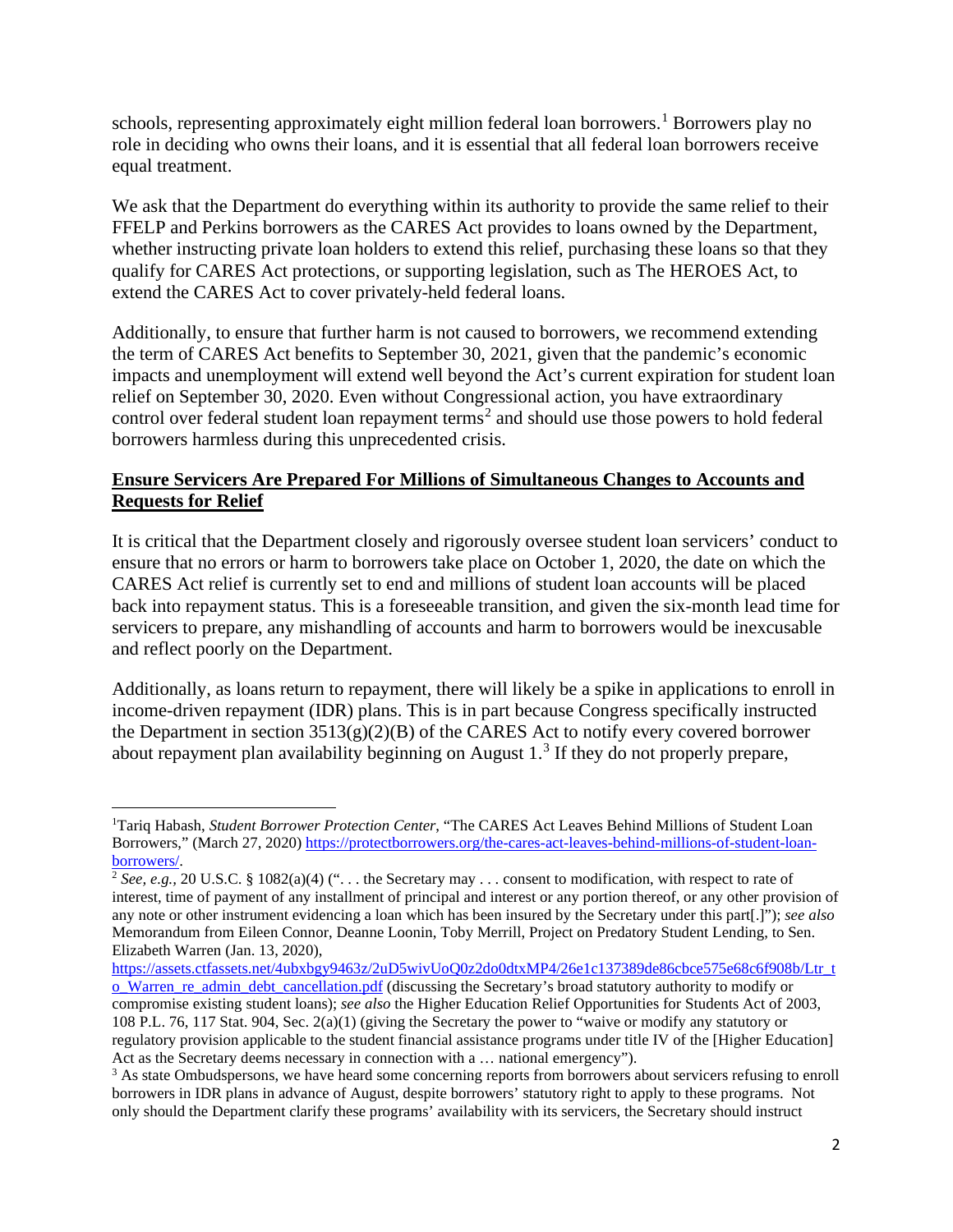servicers may be overloaded with application requests. As discussed below, these programs offer important relief for borrowers—our offices actively encourage them—and the Department should do everything to facilitate enrollment. This includes putting servicers on notice that they must be prepared for a foreseeable influx in requests, which must be processed correctly and swiftly.

To ensure servicers are prepared, the Department must direct them to assess staffing levels and put into place policies and protocols for swift and decisive action at the first indication of error and consumer harm. As Secretary, you have expansive authority over servicers to implement these protections.

## **Streamline Access to IDR Plans**

It is critical that borrowers are able to easily receive immediate payment relief once the current CARES Act coverage expires. IDR plans help borrowers avoid default by lowering monthly payments.

We urge you to use your authority as Secretary to take all necessary steps to eliminate logistical and administrative barriers to automated IDR plan enrollment, such as paperwork associated with income verification or job loss. We recommend that borrowers be able to self-report income and that applications be deemed provisionally approved upon submission, even if incomplete, so that relief is given as quickly as possible.

For borrowers who are already enrolled in IDR plans, the Department should not require individual borrowers to recertify their enrollment and should instead automatically renew plans through September 30, 2021. This would extend the Department's current administrative forbearance of recertification for loans covered by the CARES Act and is in line with Congressional intent to ensure borrowers remain in affordable plans.

These protections should be extended to all federal loans, not just those currently covered by the CARES Act, to ensure that all struggling federal borrowers have easy access to immediate relief.

This is an unprecedented event in our nation's history, which calls for extraordinary actions to help student loan borrowers handle their debt burden. As the crisis continues, the need for borrower protections remains clear. The protections we are advocating for in this letter help individual borrowers and households, but also contribute to the financial stability of the entire country. It is within your authority to provide and oversee these recommended forms of relief. We welcome the opportunity to discuss these recommendations with the Department and urge you to act quickly on behalf of all student loan borrowers.

servicers to notify borrowers about the programs' benefits and potential drawbacks and endeavor to spread the submission of applications and avoid a backlog.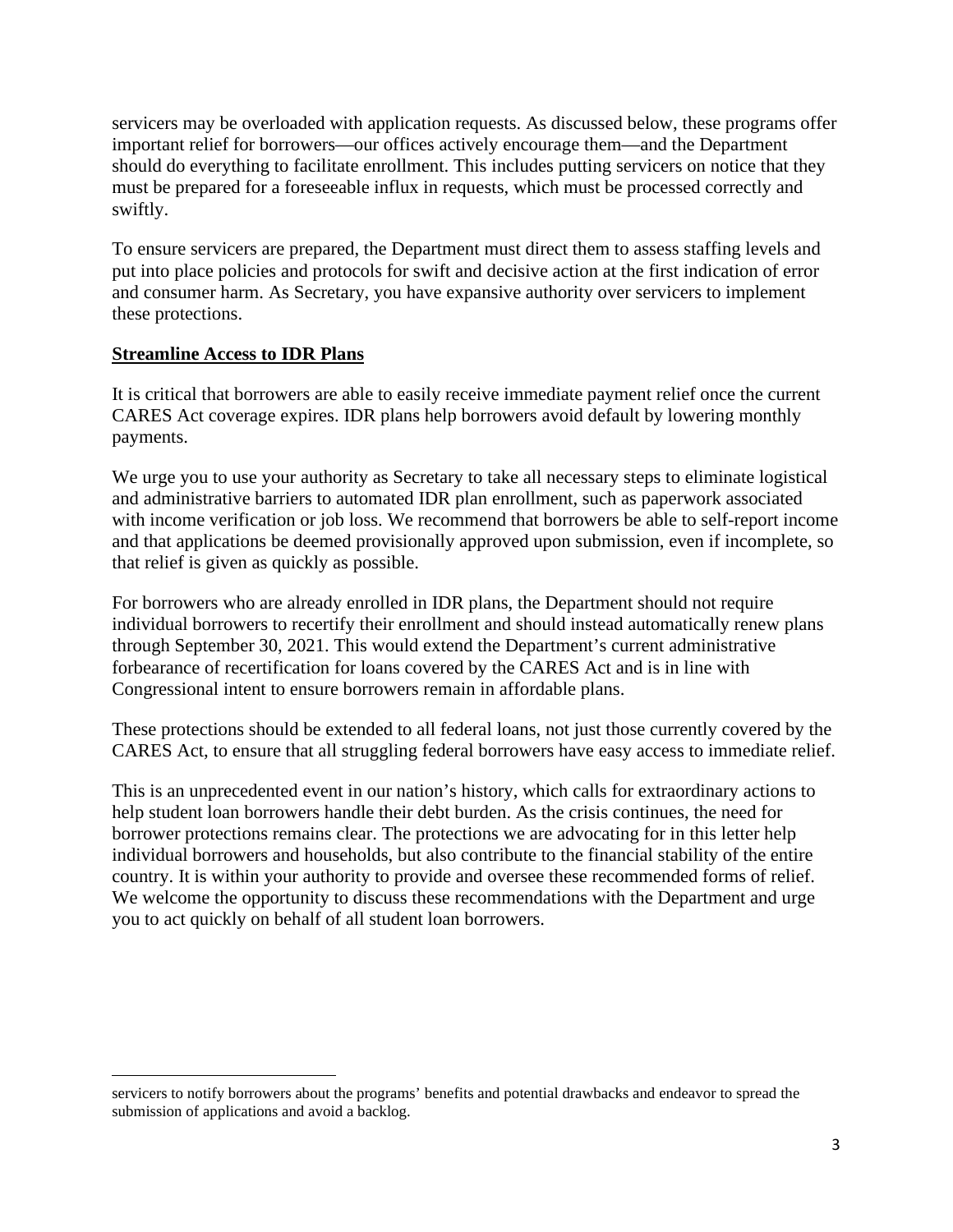Sincerely,

Steph Superf

ET With Bit

Stephanie Sampedro Student Loan Advocate Washington Student Achievement Council

Winston Berkman-Breen Student Advocate & Director of Consumer Advocacy New York State Department of Financial Services

Red & UL

Ricardo R. Jefferson Student Loan Ombudsman Mortgage Foreclosure and Mediation Program Office of Nevada State Treasurer Manager District of Columbia Department of Insurance, Securities and Banking

Evelyn Castro Student Loan Ombudsman

- (gallt<br>|-

Joseph Sanders Student Loan Ombudsman Illinois Attorney General's Office

Scott W. Timp

Scott W. Kemp Student Loan Advocate State Council of Higher Education for Virginia